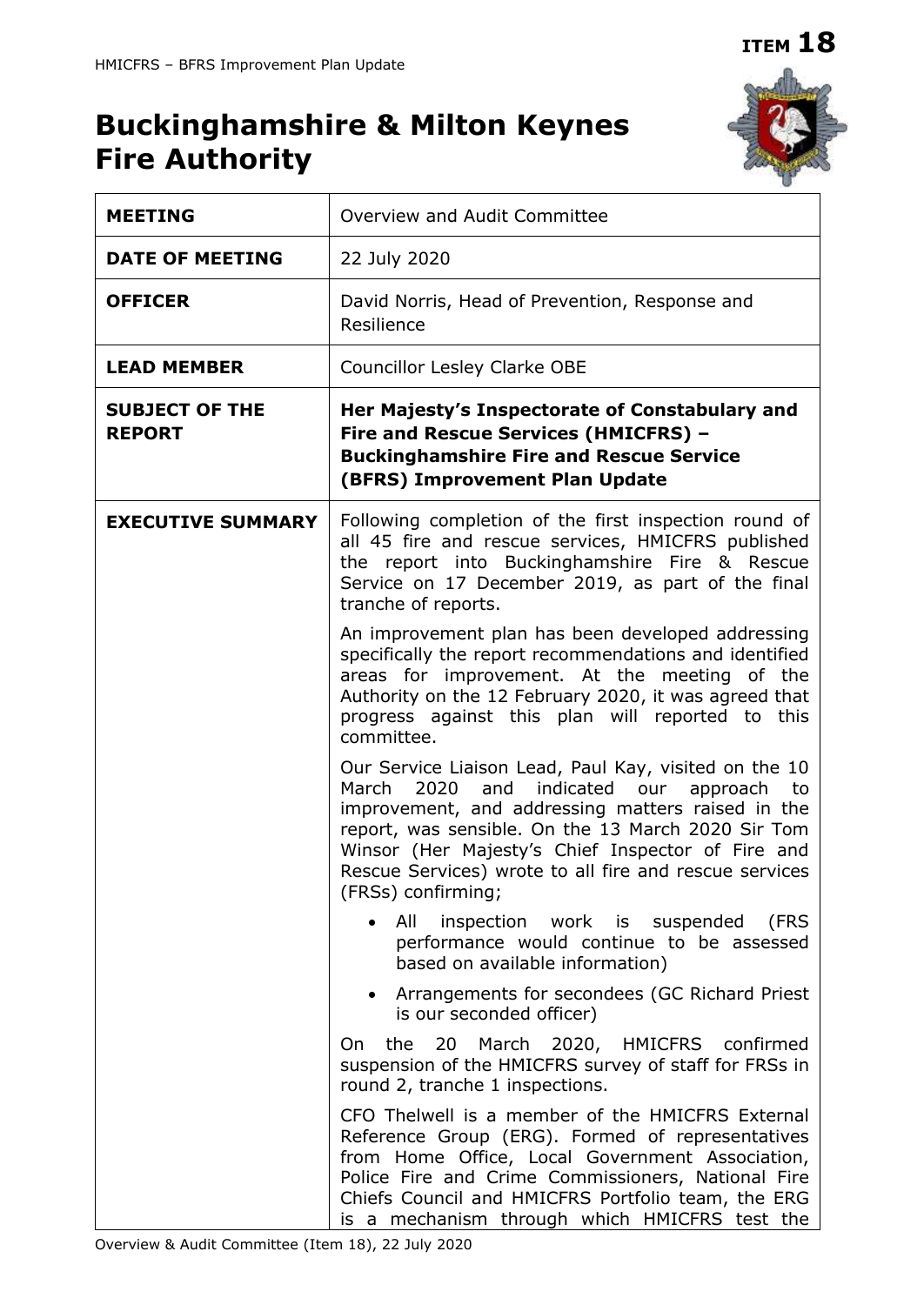|                                         | effectiveness and impact of the inspection regime.                                                                                                                                                                                                                                                                                                                                                                                                                                                                          |  |
|-----------------------------------------|-----------------------------------------------------------------------------------------------------------------------------------------------------------------------------------------------------------------------------------------------------------------------------------------------------------------------------------------------------------------------------------------------------------------------------------------------------------------------------------------------------------------------------|--|
|                                         | At the last ERG meeting on the 12 May 2020,<br>HMICFRS discussed approaches to inspection post-<br>COVID-19. It is clear that there will be on-going<br>postponement of inspection activity. Our<br>next<br>inspection was due to commence in June<br>2021<br>(discovery work) and July 2021 (fieldwork). These<br>dates are now expected to be put back to later in<br>2021, possibly Spring 2022. Any delay has little<br>impact on our improvement programme.                                                            |  |
|                                         | On 7 July 2020, Her Majesty's Inspector of Fire and<br>Rescue Services, Zoe Billingham, issued the letter<br>shown at Appendix B updating interested parties on<br>the Inspectorate's proposals for resuming inspection<br>activities during the period of disruption caused by<br>the Covid-19 pandemic. In particular:                                                                                                                                                                                                    |  |
|                                         | A 'working assumption' that round<br>two<br>inspections will recommence in early 2021 (see<br>paragraph 6);                                                                                                                                                                                                                                                                                                                                                                                                                 |  |
|                                         | An intention to approach the Home Secretary<br>for permission to undertake an inspection on<br>the Fire and Rescue Service's response to<br>Covid-19 (see paragraphs $7 - 9$ ); and,                                                                                                                                                                                                                                                                                                                                        |  |
|                                         | A proposal to follow-up, later this year and<br>$\bullet$<br>ahead of the recommencement of round two<br>inspections, with each of the 14 Services<br>(which includes BFRS) that were given a cause,<br>or causes, of concern (see paragraph 10).                                                                                                                                                                                                                                                                           |  |
|                                         | We continue to monitor developments and work<br>closely with HMICFRS to support the inspection<br>programme established for fire and rescue services.                                                                                                                                                                                                                                                                                                                                                                       |  |
| <b>ACTION</b>                           | Noting.                                                                                                                                                                                                                                                                                                                                                                                                                                                                                                                     |  |
| <b>RECOMMENDATIONS</b>                  | That Members note current position regarding<br>HMICFRS inspection programme, and the BFRS<br>inspection improvement plan.                                                                                                                                                                                                                                                                                                                                                                                                  |  |
| <b>RISK MANAGEMENT</b>                  | There remain reputational corporate risks to the<br>organisation should we have been judged<br>as<br>inadequate. The Service had already taken steps to<br>mitigate this through having extensive internal and<br>external audits of a number of areas of the Service.<br>Notably, our operations have been subject to external<br>independent assurance. Our Health, Safety and<br>Wellbeing function has been independently audited by<br>the Royal Society for the Prevention of Accidents and<br>received a Gold Award. |  |
| <b>FINANCIAL</b><br><b>IMPLICATIONS</b> | FRSs are not funded for the burden of preparation for,<br>resource implications of, HMICFRS inspections, nor is<br>the Service charged. This round of inspections was                                                                                                                                                                                                                                                                                                                                                       |  |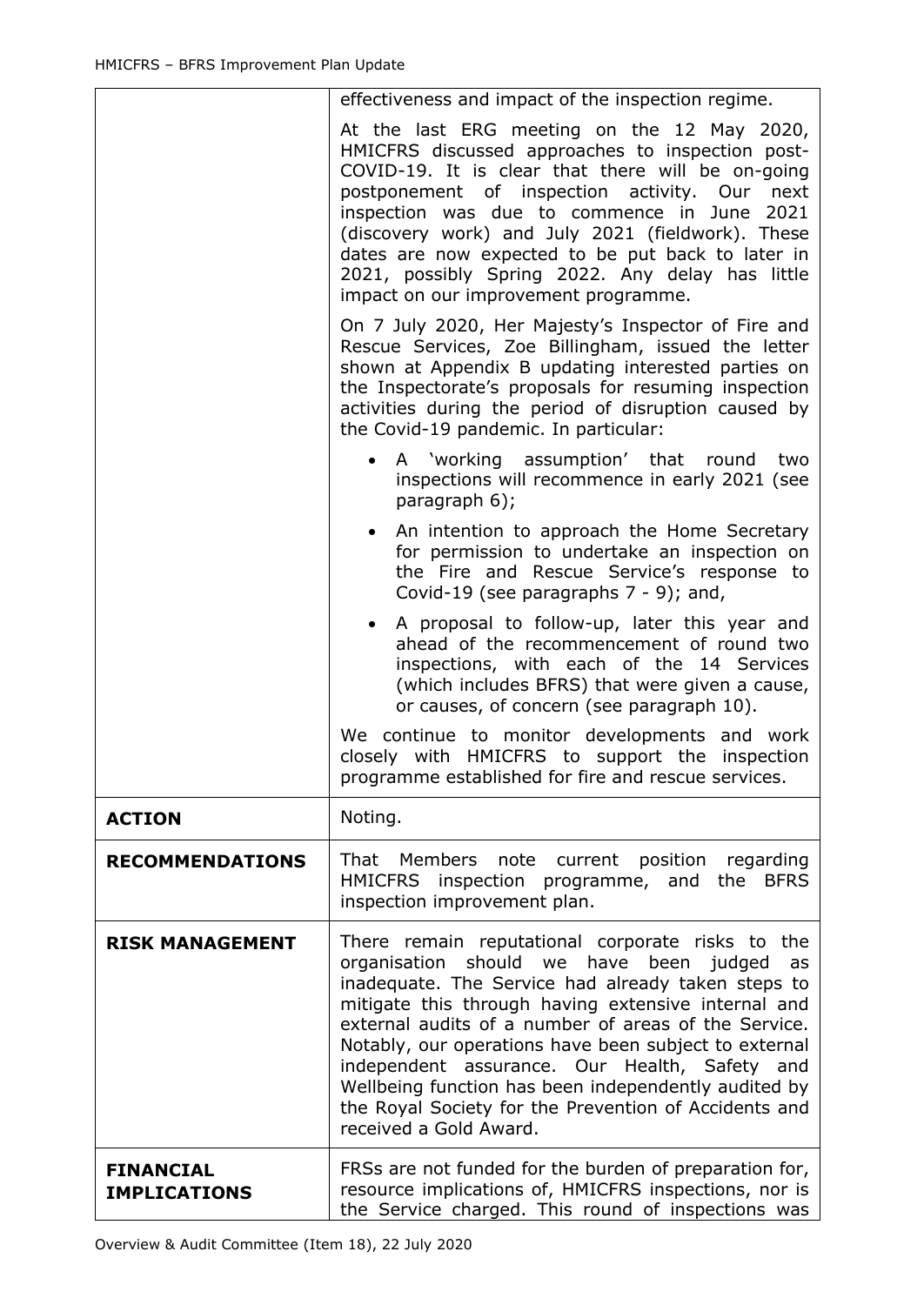|                                                                                      | funded directly by the Home Office. The Police are top<br>sliced from their government grants to fund the<br>HMICFRS inspections of Police Forces. There has been<br>no indication yet that this might be a future funding<br>model for the inspection of FRSs.                                                                                                                                                                                            |  |  |
|--------------------------------------------------------------------------------------|------------------------------------------------------------------------------------------------------------------------------------------------------------------------------------------------------------------------------------------------------------------------------------------------------------------------------------------------------------------------------------------------------------------------------------------------------------|--|--|
| <b>LEGAL</b><br><b>IMPLICATIONS</b>                                                  | current Fire and<br>Rescue Service<br><b>The</b><br><b>National</b><br>Framework issued under section 21 of the Fire and<br>Rescue Services Act 2004, to which the Authority<br>must have regard when carrying out its functions,<br>states as follows at paragraph 7.5:                                                                                                                                                                                   |  |  |
|                                                                                      | 'Fire and rescue authorities must give due regard to<br>reports and recommendations made by HMICFRS and<br>- if recommendations are made - prepare, update<br>and regularly publish an action plan detailing<br>how the recommendations are being actioned. If<br>the fire and rescue authority does not propose to<br>result<br>undertake<br>any action<br>as a<br>of<br>a<br>recommendation, reasons for this<br>should<br>be<br>qiven.'[emphasis added] |  |  |
|                                                                                      | It continues: 'When forming an action plan, the fire<br>and rescue authority could seek advice and support<br>from other organisations, for example, the National<br>Chiefs Council and the Local<br>Fire<br>Government<br>Association'.                                                                                                                                                                                                                   |  |  |
| <b>CONSISTENCY WITH</b><br>THE PRINCIPLES OF<br><b>DUTY TO</b><br><b>COLLABORATE</b> | Officers have developed our approach to inspection<br>with our Thames Valley FRS partners, and with 'peer'<br>support from Thames Valley and Gloucestershire<br>Police Forces.                                                                                                                                                                                                                                                                             |  |  |
| <b>HEALTH AND SAFETY</b>                                                             | There are no Health, Safety or Wellbeing implications<br>from this report.                                                                                                                                                                                                                                                                                                                                                                                 |  |  |
| <b>EQUALITY AND</b><br><b>DIVERSITY</b>                                              | There are no Equality and Diversity implications as<br>part of the report.                                                                                                                                                                                                                                                                                                                                                                                 |  |  |
| <b>USE OF RESOURCES</b>                                                              | Following this Service's inspection, an improvement<br>plan was presented to the Fire Authority and<br>approved on 12 February 2020.                                                                                                                                                                                                                                                                                                                       |  |  |
|                                                                                      | We maintain a robust and enduring relationship with<br>HMICFRS. Our ongoing approach<br>to<br><b>HMICFRS</b><br>inspections is now being led by the<br>Head of<br>Prevention, Response and Resilience, as<br>the<br>designated Service Liaison Officer.                                                                                                                                                                                                    |  |  |
|                                                                                      | Communication with stakeholders                                                                                                                                                                                                                                                                                                                                                                                                                            |  |  |
|                                                                                      | Engagement and briefings have regularly been carried<br>out, and points of communication with Members and<br>staff have been scheduled.                                                                                                                                                                                                                                                                                                                    |  |  |
|                                                                                      | The system of internal control                                                                                                                                                                                                                                                                                                                                                                                                                             |  |  |
|                                                                                      | Specific areas for service improvement have been                                                                                                                                                                                                                                                                                                                                                                                                           |  |  |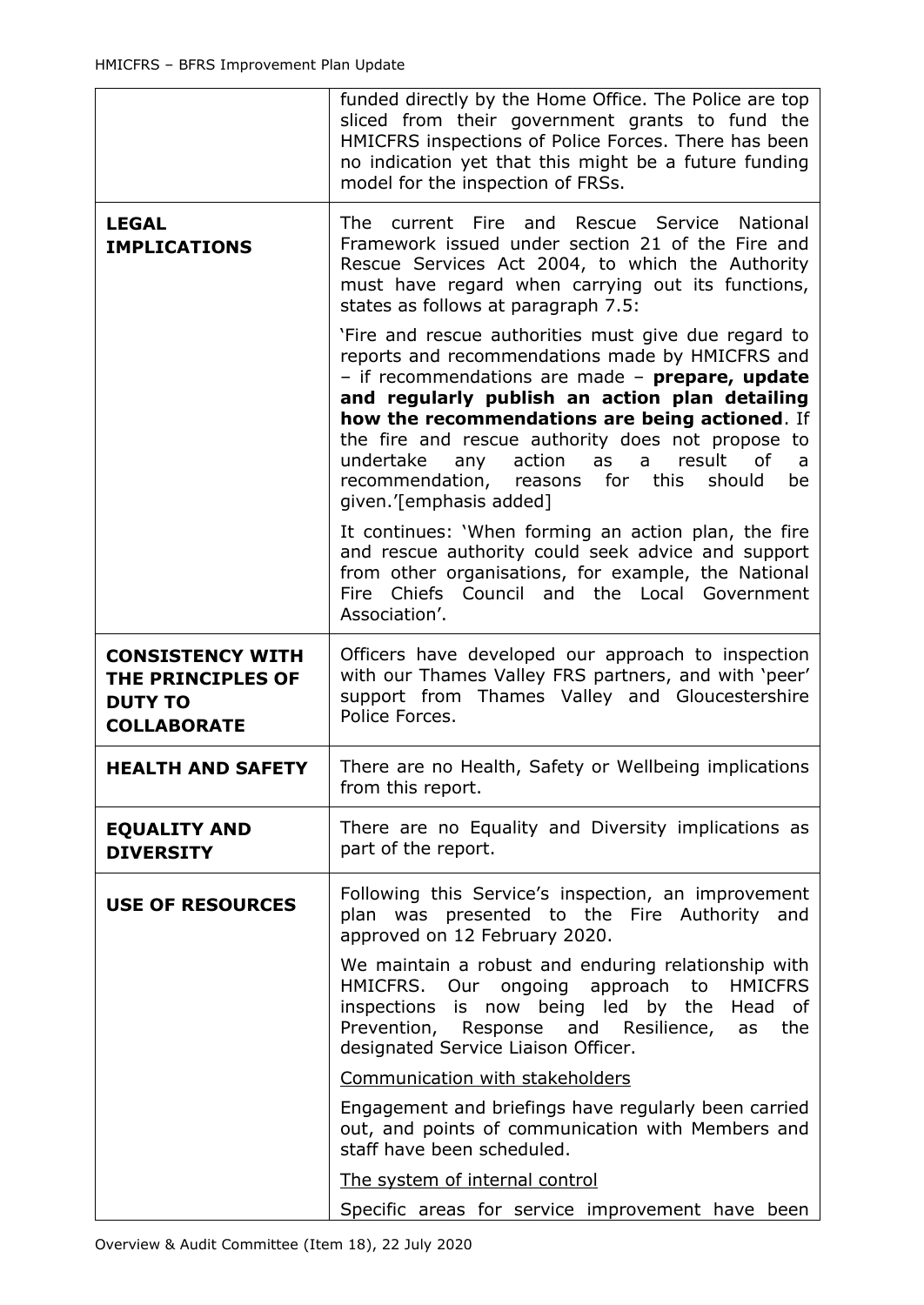|                                                            | identified through a number of workshops. These are<br>being captured in relevant departmental plans and in<br>the Operational Assurance Plan. These will<br>be<br>reported on in the usual way and ultimately to the<br>Overview and Audit Committee.<br>The medium-term financial strategy                                                                                                                                                                                                                                                                                                                                 |
|------------------------------------------------------------|------------------------------------------------------------------------------------------------------------------------------------------------------------------------------------------------------------------------------------------------------------------------------------------------------------------------------------------------------------------------------------------------------------------------------------------------------------------------------------------------------------------------------------------------------------------------------------------------------------------------------|
|                                                            | No direct implications for the strategy are identified at<br>this time. There may be future implications depending<br>on the long-term funding model for HMICFRS.                                                                                                                                                                                                                                                                                                                                                                                                                                                            |
|                                                            | The balance between spending and resources                                                                                                                                                                                                                                                                                                                                                                                                                                                                                                                                                                                   |
|                                                            | No new capability requirements have been identified<br>as being required to prepare for, and support an<br>inspection. The Corporate Planning Manager oversees<br>preparation of evidence with support from<br>the<br>Service's Resilience and Business Continuity Manager.<br>The Viper system has been designed to capture<br>evidence on an ongoing basis. This allows managers<br>to provide evidence as part of their usual reporting<br>process. Performance Management Board provides<br>further scrutiny of progress towards the delivery of<br>the corporate plan.                                                  |
|                                                            | The ethos of the Service will be to continue to deliver<br>the Service's vision and strategic aims and gather the<br>relevant evidence for the HMICFRS on a business as<br>usual basis, rather than as an extra burden. While we<br>develop an understanding of the inspection process<br>and monitor the experience and effect on other<br>Services we will revisit the resourcing needs. We have<br>identified that preparations for aspects of the new<br>Public Safety Plan (PSP) due in 2020 need to be<br>closely aligned with preparations for the HMICFRS.<br>This is reflected in the Public Safety Plan 2020-2025. |
| <b>PROVENANCE</b>                                          | <b>Background</b>                                                                                                                                                                                                                                                                                                                                                                                                                                                                                                                                                                                                            |
| <b>SECTION &amp;</b><br><b>BACKGROUND</b><br><b>PAPERS</b> | Background Chapter four of the Policing and Crime<br>Act 2017 established the legal framework for the<br>inspection of English Fire and Rescue Services. Wales<br>and Scotland have their own mechanisms for assuring<br>Services. The Home Office subsequently awarded a<br>Majesty's Inspectorate<br>contract<br>to to<br>Her<br>0f<br>Constabulary and consequently they changed their<br>name to Her Majesty's Inspectorate of Constabulary<br>and Fire and Rescue Services.                                                                                                                                             |
|                                                            | Our preparation plans together with our response to<br>HMICFRS' consultation on the inspection methodology<br>was presented to, and considered at, the 14 February<br>2018 Fire Authority meeting (see pages $131 - 162$ ):                                                                                                                                                                                                                                                                                                                                                                                                  |
|                                                            | https://bucksfire.gov.uk/documents/2020/03/140218<br>fire authority agenda.pdf/                                                                                                                                                                                                                                                                                                                                                                                                                                                                                                                                              |
|                                                            | 14 November 2018 O & A preparation update (see                                                                                                                                                                                                                                                                                                                                                                                                                                                                                                                                                                               |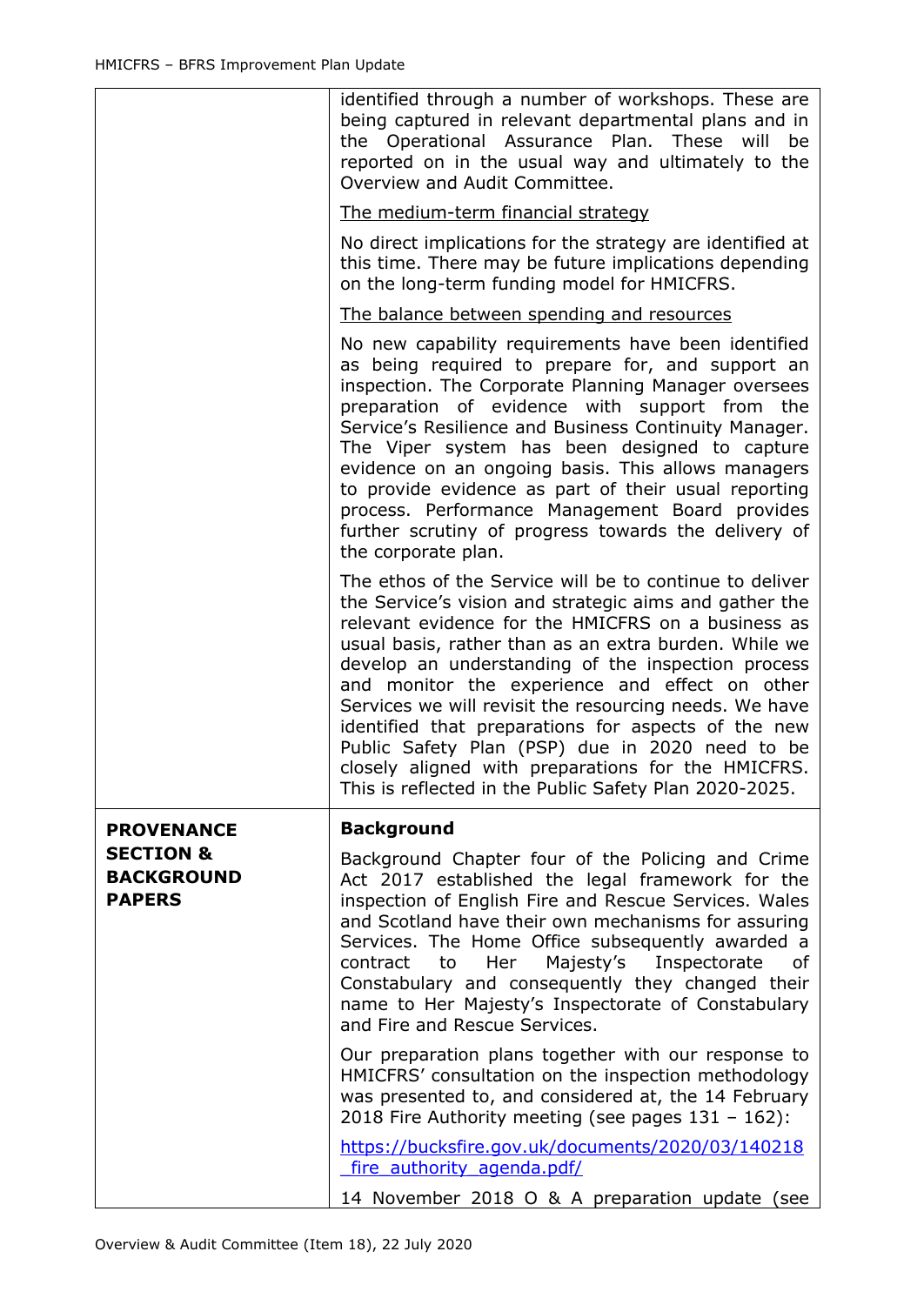| pages 185-192):                                                                                                                                                                                                                                                                                                             |  |
|-----------------------------------------------------------------------------------------------------------------------------------------------------------------------------------------------------------------------------------------------------------------------------------------------------------------------------|--|
| https://bucksfire.gov.uk/documents/2020/03/overvie<br>w and audit committee agenda and reports 14111<br>8-min.pdf/                                                                                                                                                                                                          |  |
| 13 February 2019 - Fire Authority preparation update<br>(see pages 155-244):                                                                                                                                                                                                                                                |  |
| https://bucksfire.gov.uk/documents/2020/03/130219<br>fire authority agenda.pdf/                                                                                                                                                                                                                                             |  |
| 23 January 2020 - Her Majesty's Inspectorate of<br>Constabulary and Fire<br>and Rescue<br>Services<br>(HMICFRS) - Buckinghamshire Fire and Rescue<br>Inspection<br>Service (BFRS)<br>Findings<br>Report:<br>https://bucksfire.gov.uk/documents/2020/03/230120<br>item 7 hmicfrs cover report 23012020 appendix<br>-min.pdf/ |  |
| 12 February 2020 - HMICFRS Inspection Findings<br>Report - Action Plan:                                                                                                                                                                                                                                                     |  |
| https://bucksfire.gov.uk/documents/2020/03/120220<br>item12 hmicfrs inspection findings.pdf/                                                                                                                                                                                                                                |  |
| A: BFRS Inspection Improvement Plan                                                                                                                                                                                                                                                                                         |  |
| B: HMICFRS Inspections Update letter dated 7 July<br>2020                                                                                                                                                                                                                                                                   |  |
| 15 minutes                                                                                                                                                                                                                                                                                                                  |  |
| David Norris - Head of Prevention, Response and<br>Resilience                                                                                                                                                                                                                                                               |  |
| 01296 744627                                                                                                                                                                                                                                                                                                                |  |
| dnorris@bucksfire.gov.uk                                                                                                                                                                                                                                                                                                    |  |
|                                                                                                                                                                                                                                                                                                                             |  |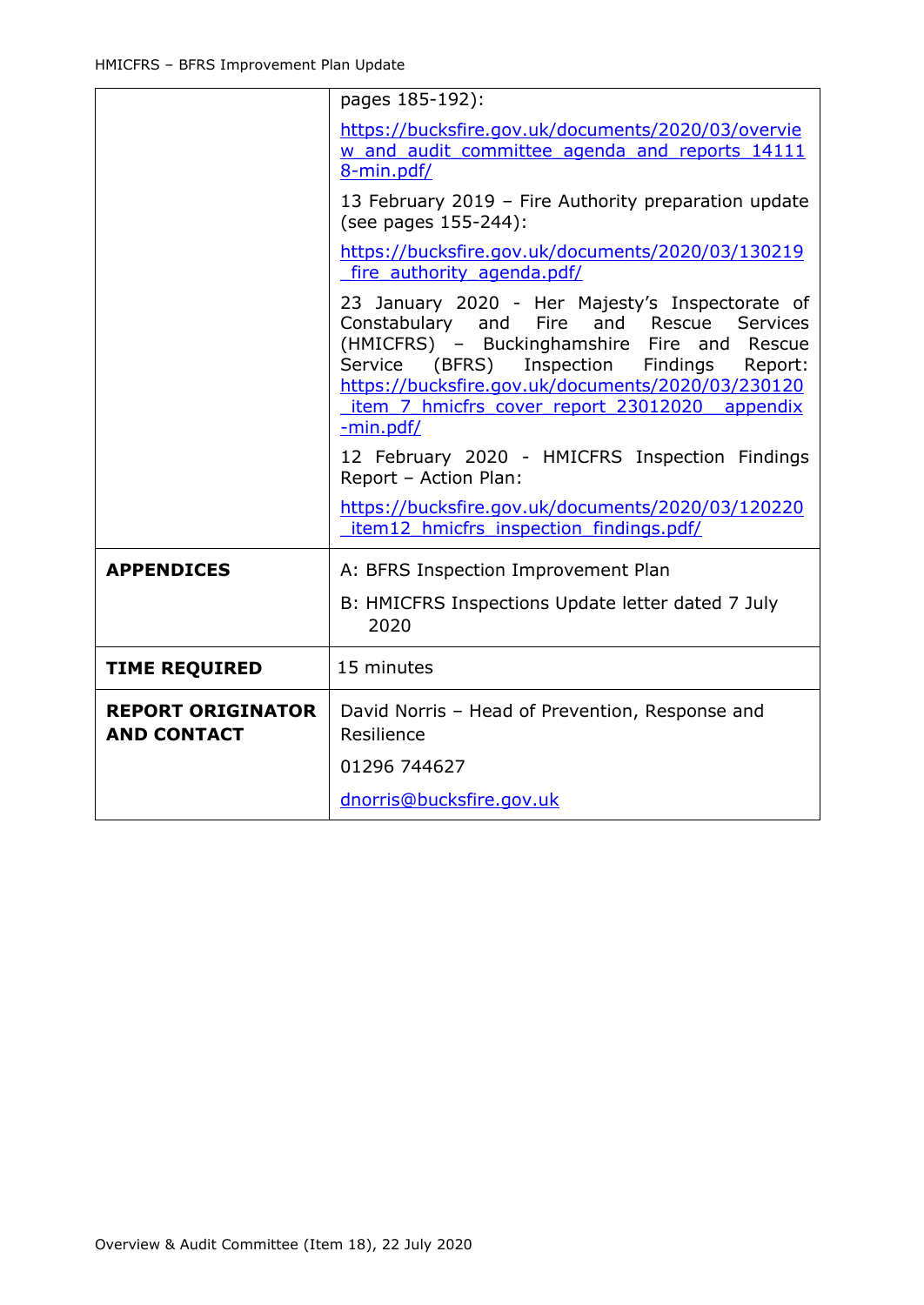#### **HMICFRS INSPECTION REPORT – ACTION PLAN MARCH-JUNE 2020**



| Report<br>Reference | <b>Inspection Pillar</b>             | HMICFRS inspection report item                                                                                                                                               | <b>Improvement Activity</b>                                                                                                                                                                                                                                                                                                                                                                                                                                                                                                                                                                                                                                                       |
|---------------------|--------------------------------------|------------------------------------------------------------------------------------------------------------------------------------------------------------------------------|-----------------------------------------------------------------------------------------------------------------------------------------------------------------------------------------------------------------------------------------------------------------------------------------------------------------------------------------------------------------------------------------------------------------------------------------------------------------------------------------------------------------------------------------------------------------------------------------------------------------------------------------------------------------------------------|
| Page 11             | Prevention - Area for<br>improvement | The service should evaluate its<br>prevention work, so it understands<br>the benefits better.                                                                                | An evaluation methodology has been developed, and designed to provide<br>broad and robust assessment of prevention activity.<br>The evaluation has commenced, with the results considered as part of on-<br>going improvement work.                                                                                                                                                                                                                                                                                                                                                                                                                                               |
| Page 11             | Prevention - Area for<br>improvement | The service should understand the<br>reasons for its reducing number of<br>prevention visits and consider how it<br>can better target those who are most<br>at risk to fire. | An evaluation exercise is underway which will inform a refresh of our<br>prevention activity targeting.<br>The Service continues to engage with colleagues and partners to understand<br>better vulnerability and risk to the public.<br>The new Corporate plan sets out clear objectives for the development and<br>integration of risk intelligence and activity.                                                                                                                                                                                                                                                                                                               |
| Page 14             | Protection - Area for<br>improvement | The service should ensure it allocates<br>enough resources to a prioritised and<br>risk-based inspection programme.                                                          | An evaluation methodology has been developed, and designed to provide<br>broad and robust evaluation of the risk-based inspection programme.<br>The protection team has recently secured additional funding to support<br>more personnel, and this expansion linked to an evaluation of the current<br>ways of working to develop an improved approach protection, aligned with<br>better integration across the service.<br>A recent successful growth bid led to the increase in the Protection Team by<br>4 FTEs, and introducing a Team Leader role and two further FTEs into the<br>Prevention Team.<br>The Service remains in regular contact with colleagues in other FRSs |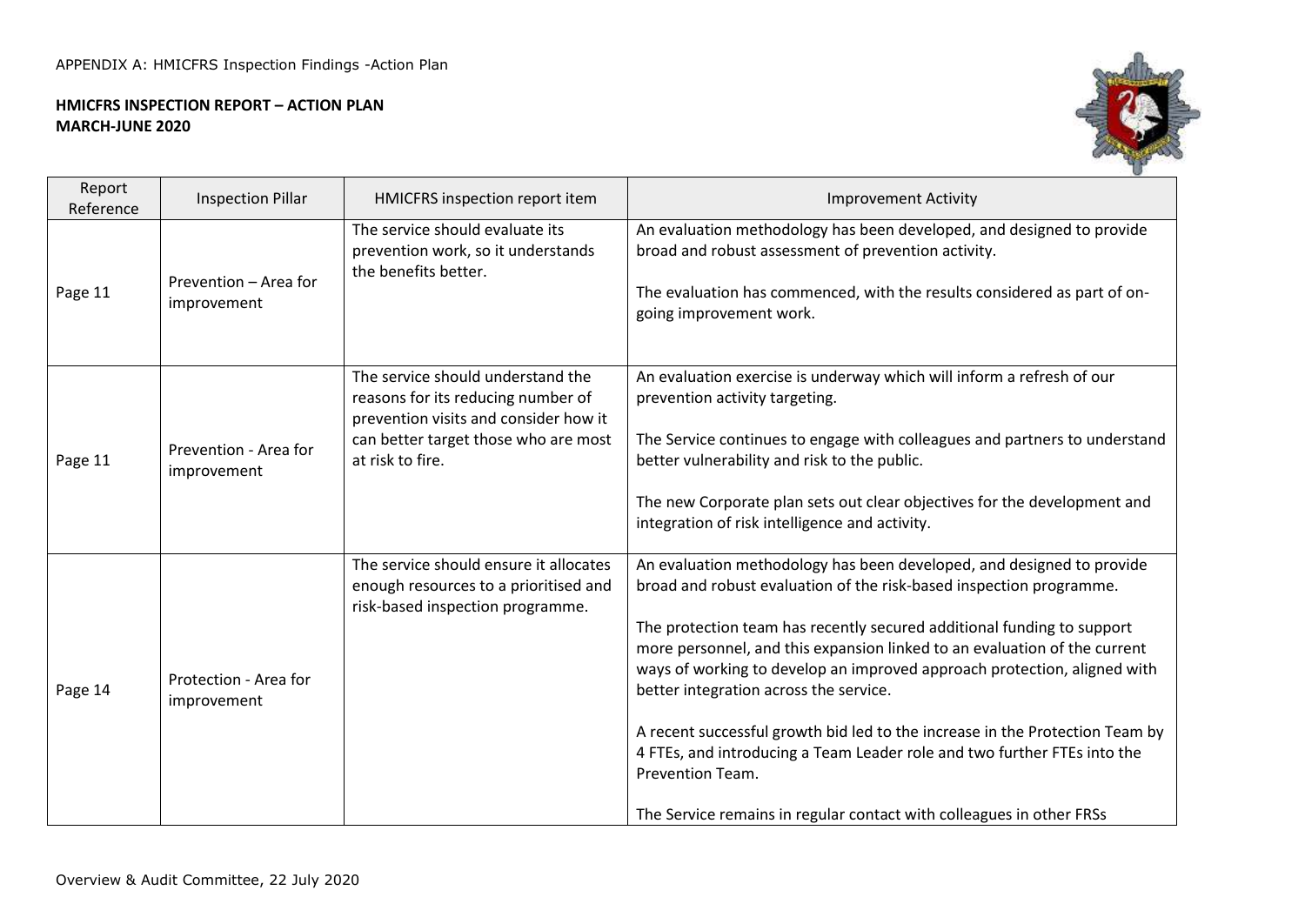|         |                                      |                                                                                                                                                                                | developing a similar approach.                                                                                                                                                                                                                                                                                                                                                                                                                                                                                                                                                                                                                                                                                                                                                                                                                                      |
|---------|--------------------------------------|--------------------------------------------------------------------------------------------------------------------------------------------------------------------------------|---------------------------------------------------------------------------------------------------------------------------------------------------------------------------------------------------------------------------------------------------------------------------------------------------------------------------------------------------------------------------------------------------------------------------------------------------------------------------------------------------------------------------------------------------------------------------------------------------------------------------------------------------------------------------------------------------------------------------------------------------------------------------------------------------------------------------------------------------------------------|
| Page 14 | Protection - Area for<br>improvement | The service should review its response<br>to false alarms to ensure operational<br>resources are used effectively (termed<br>'unwanted fire signals').                         | An evaluation of the Thames Valley Fire and Rescue Services Automatic Fire<br>Alarm policies is shortly to commence, led by the BFRS Prevention, Response<br>and Resilience.<br>The initial meeting with colleagues in Oxfordshire and Royal Berkshire will<br>take place shortly. Once the scope is agreed, the evaluation project will<br>commence.                                                                                                                                                                                                                                                                                                                                                                                                                                                                                                               |
| Page 14 | Protection - Area for<br>improvement | The service should ensure it works<br>with local businesses and large<br>organisations to share information<br>and expectations on compliance with<br>fire safety regulations. | The Protection team has recently secured additional funding to support an<br>increase in personnel, and this expansion linked to an evaluation of the<br>current ways of working to develop an improved approach protection,<br>aligned with better integration across Service Delivery.<br>The Service remains in regular contact with colleagues in other FRSs<br>developing a similar approach.                                                                                                                                                                                                                                                                                                                                                                                                                                                                  |
| Page 16 | Response - Area for<br>Improvement   | The service should ensure it has a<br>sustainable system to provide its<br>operational response model.                                                                         | Following a review of the Resourcing Model, the Service has commenced<br>work to improve further availability of appliances and disposition of staff.<br>The introduction of new staff contracts has led to a better employment<br>proposition for staff, which in turn provides resilience and opportunity.<br>Total staffing numbers remain low, and the review has identified a range of<br>areas in which efficiency can be improved. These efficiencies will be<br>supported by the introduction of 20 additional firefighters to the<br>establishment following a recent successful growth bids.<br>The Service has clear plans for the recruitment and introduction of these<br>new staff, which will have a significant and positive impact to appliance<br>availability, and corresponding reduction in the use of Bank Shifts over the<br>next two years. |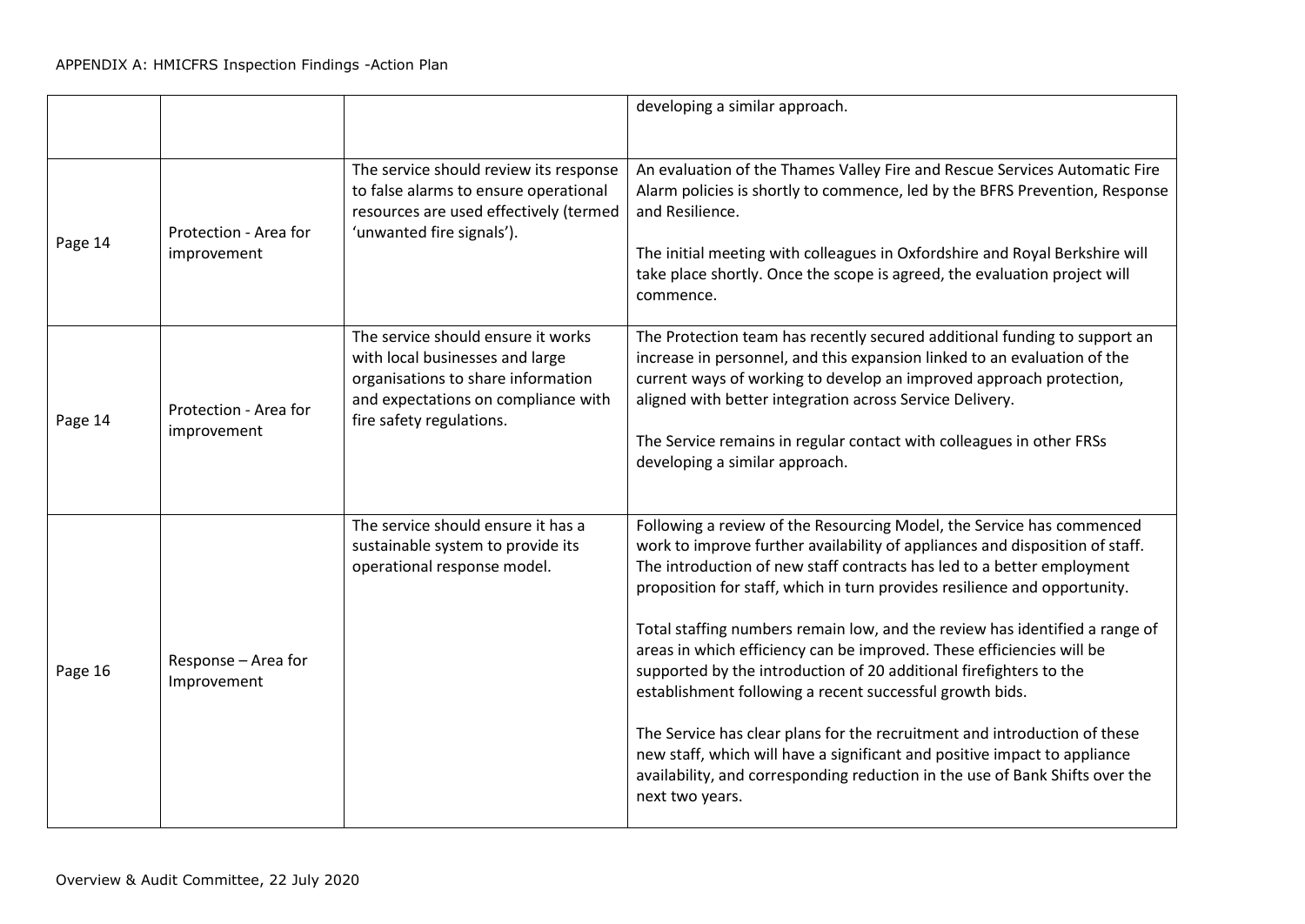| Page 16 | Response - Area for<br>Improvement | The service should improve the<br>availability of its on-call fire engines to<br>respond to incidents.                                                | Following a review of the Resourcing Model, the Service has commenced<br>work to improve further availability of appliances and disposition of staff.<br>The introduction of new on-call contracts has led to a better employment<br>proposition for staff, which in turn provides resilience and opportunity.<br>Recruitment activity has focussed on identified stations, and this will be<br>sustained over the coming years. The Service is considering alternative ways<br>to use on-call staff including the development of second and third line<br>availability. This provides a further way through which further resilience of<br>the Resource Model can be achieved and through which the impact and<br>demand on the primary employment, and personal circumstances, of On-call<br>staff can be minimised                                                                                                                                                                                                                                                                    |
|---------|------------------------------------|-------------------------------------------------------------------------------------------------------------------------------------------------------|------------------------------------------------------------------------------------------------------------------------------------------------------------------------------------------------------------------------------------------------------------------------------------------------------------------------------------------------------------------------------------------------------------------------------------------------------------------------------------------------------------------------------------------------------------------------------------------------------------------------------------------------------------------------------------------------------------------------------------------------------------------------------------------------------------------------------------------------------------------------------------------------------------------------------------------------------------------------------------------------------------------------------------------------------------------------------------------|
| Page 23 | Efficiency $-$<br>Recommendation   | Ensure it has the capacity and<br>capability to support its activity in its<br>public safety plan;                                                    | Officers adopted a zero-based budget approach when developing the<br>budget proposal for 2020/21. This approach has been developed alongside<br>the new Public Safety Plan and feedback from our recent inspection report<br>from HMICFRS. Although our report noted that the inspectorate "would like<br>to see improvements in the year ahead, but without increased funding, it is<br>difficult to see where progress can be made" the zero-based budget<br>approach has identified some key opportunities within the current<br>budgetary constraints:<br>Increasing the wholetime establishment by up to 20 firefighters in<br>2020/21, with the potential to increase by a further 10 in the<br>following year (depending on the outcome of the comprehensive<br>spending review)<br>Increasing the Protection Team by 4 FTEs and introducing a Team<br>Leader role and two further FTEs into the Prevention Team.<br>Introducing a Head of Technology, Transformation and Programme<br>Management Office (PMO) to manage the actions required<br>following our inspection report. |
| Page 23 | Efficiency-<br>Recommendation      | Consult with the people of<br><b>Buckinghamshire and Milton Keynes</b><br>on options to have the most effective<br>and efficient response against the | The 2020-2025 Public Safety Plan (PSP) was approved for public consultation<br>at the Authority's 18 September 2019 meeting. The consultation was open<br>for an eight-week period from 23 September to 18 November 2019.<br>Officers will proceed with the further development of the strategy proposals                                                                                                                                                                                                                                                                                                                                                                                                                                                                                                                                                                                                                                                                                                                                                                                |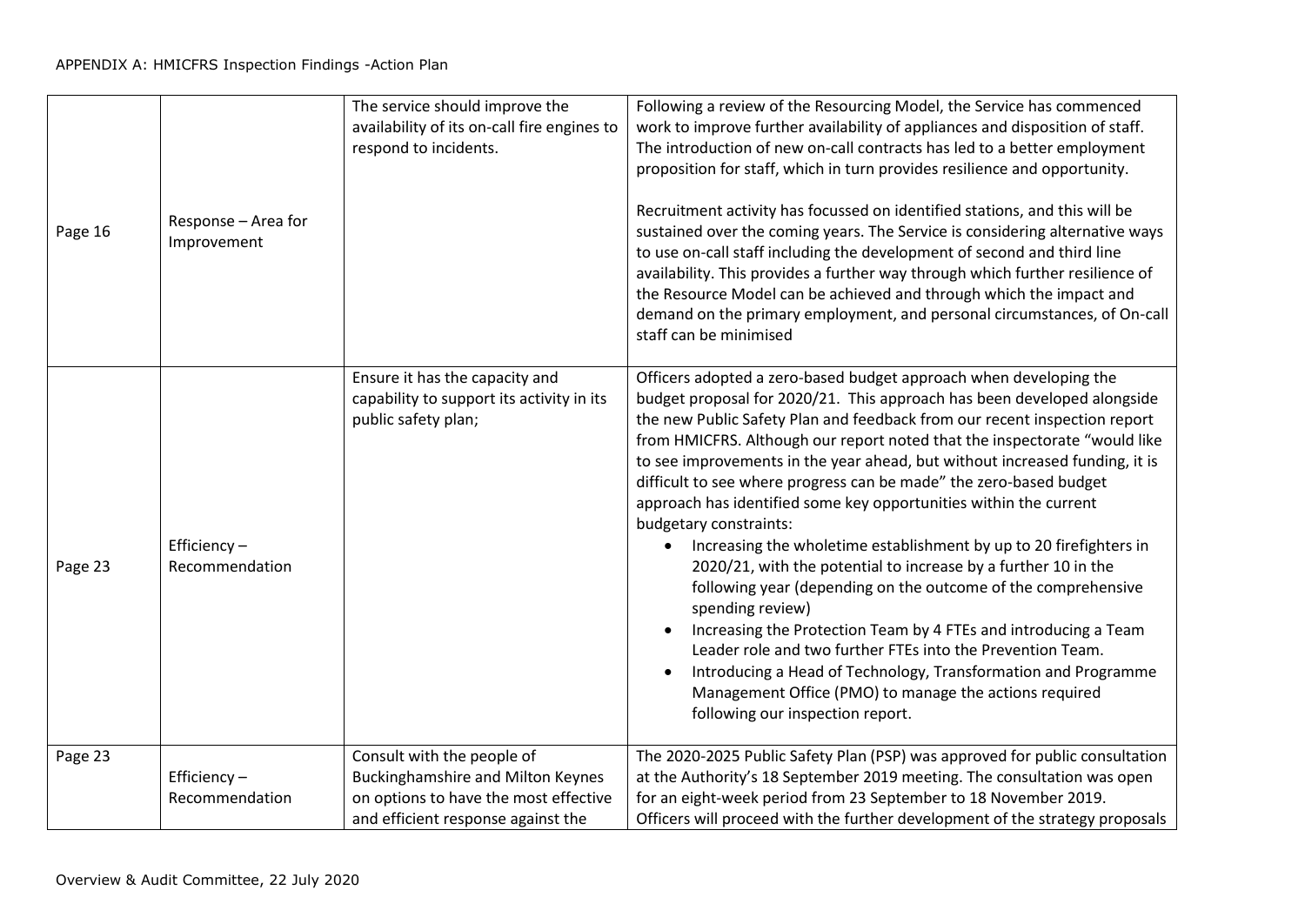|         |                                      | financial environment in which it<br>operates.                                                                                                                                 | set out in the PSP having regard to the consultation feedback as they are<br>progressed and to undertake further consultations with stakeholders<br>potentially affected by any specific changes arising from their<br>implementation.                                                                                                                                                                                                                                                                                                                                                                                                                              |
|---------|--------------------------------------|--------------------------------------------------------------------------------------------------------------------------------------------------------------------------------|---------------------------------------------------------------------------------------------------------------------------------------------------------------------------------------------------------------------------------------------------------------------------------------------------------------------------------------------------------------------------------------------------------------------------------------------------------------------------------------------------------------------------------------------------------------------------------------------------------------------------------------------------------------------|
| Page 25 | Efficiency - Area for<br>Improvement | The service should use sound financial<br>management to ensure all additional<br>costs such as pension liability are<br>accounted for and that there is a<br>contingency plan. | The zero-based budgeting approach adopted for 2020/21 reviewed all costs<br>to ensure that the right amount of money is being spent in the right places.<br>The Medium Term Financial Plan (MTFP) for 2020/21 to 2024/25 shows two<br>scenarios, one with the continuation of the pension grant funding and the<br>other showing the impact if it were to cease after 2020/21.<br>Further work will be undertaken to develop a longer-term financial strategy<br>following approval of the PSP. This will include the development of<br>alternative scenarios and contingency plans.                                                                                |
| Page 31 | People-Area for<br>Improvement       | The service should put in place an<br>achievable succession plan, for the<br>whole organisation.                                                                               | The Service has established Strategic Workforce and Succession Planning<br>processes, incorporating Public Safety Plan and future external and internal<br>challenges. These are being refreshed to ensure they provide the necessary<br>Service resilience.<br>This provides the opportunity to refresh the workforce through the<br>identification of people; internal and where required external to fill<br>identified key positions.                                                                                                                                                                                                                           |
| Page 33 | People - Area for<br>Improvement     | The service should plan to be more<br>ambitious in its efforts to attract a<br>more diverse workforce which better<br>reflects the community it serves.                        | Recruitment and inclusion strategies are regularly refreshed to ensure our<br>workforce is representative of our communities.<br>There is increasing focus on positive action for female and BAME<br>recruitment. We operate open, fair recruitment and selection processes for<br>staff and new applicants. HR staff provide support during recruitment and<br>selection to minimise the risk of discrimination and we are commencing<br>training on unconscious bias, initially for recruiting managers.<br>Ongoing engagement with the community, including careers fairs, and have-<br>a-go days, are in place to encourage female and BAME groups to apply for |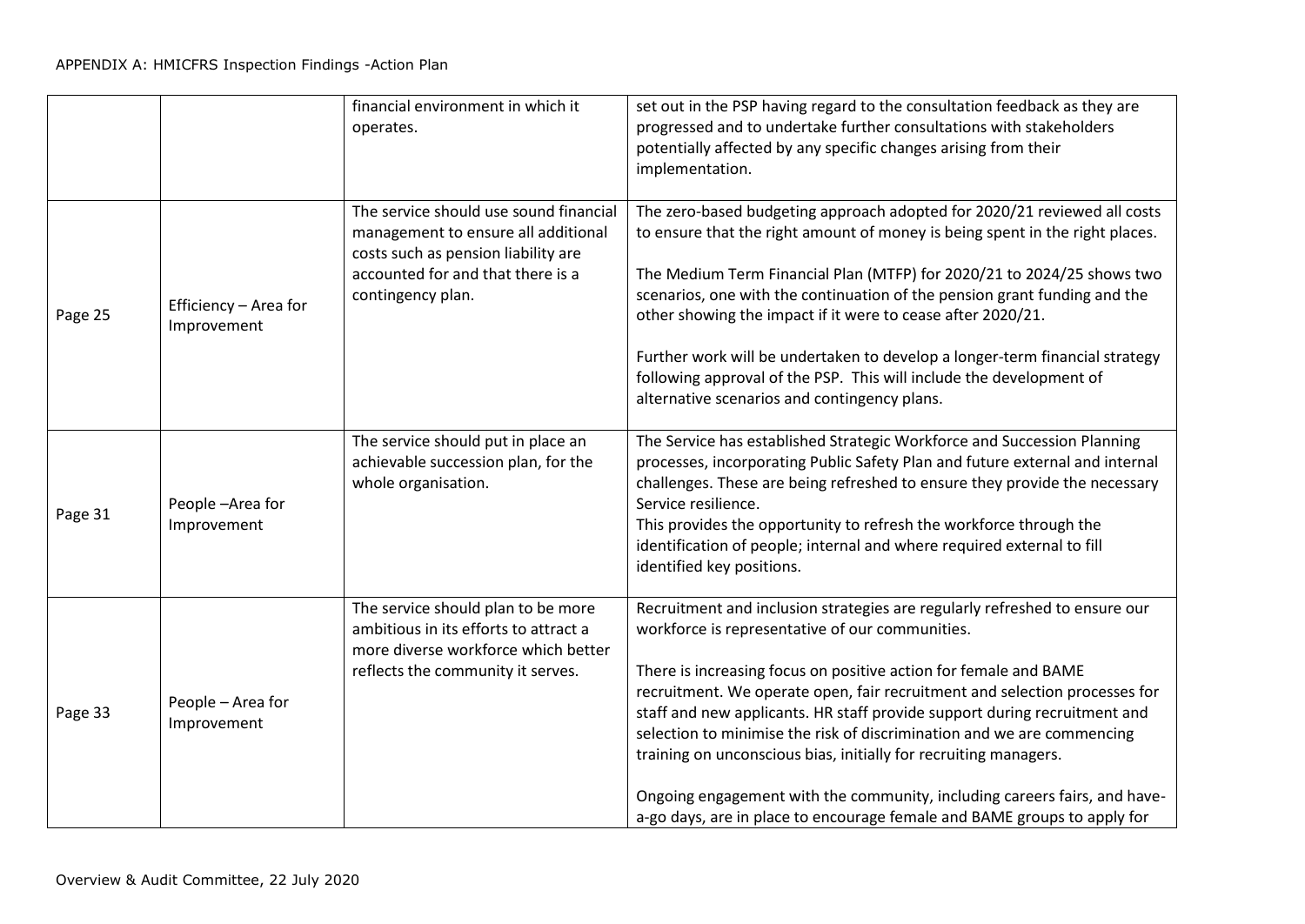|         |                                  |                                                                                                                                               | roles in the organisation, and understand the diverse range of careers<br>available to them.<br>The Equality, Diversity and Inclusion (EDI) group are currently working on<br>the objectives for the next 6, 12, 18 months.                                                                                                                                                                                                                                                                                                                                                                                                                                                                                       |
|---------|----------------------------------|-----------------------------------------------------------------------------------------------------------------------------------------------|-------------------------------------------------------------------------------------------------------------------------------------------------------------------------------------------------------------------------------------------------------------------------------------------------------------------------------------------------------------------------------------------------------------------------------------------------------------------------------------------------------------------------------------------------------------------------------------------------------------------------------------------------------------------------------------------------------------------|
| Page 34 | People – Area for<br>Improvement | The service should put in place an<br>open and fair process to identify,<br>develop and support high-potential<br>staff and aspiring leaders. | Established staff development and succession plans exist to improve our<br>ability to identify leadership potential. These are being further enhanced.<br>The introduction of the 'Aspiring Leaders Pathway (ALP)' process, available<br>to all staff, is more inclusive and transparent for talent identification.<br>The Authority's talent management programme, continues to ensure<br>replenished development pools at each level.<br>A pilot scheme to identify and develop future leaders in the Service was<br>successfully employed to recruit an interim replacement for the Head of<br>Service Development, and a programme to support and develop newly<br>recruited or promoted managers is ongoing. |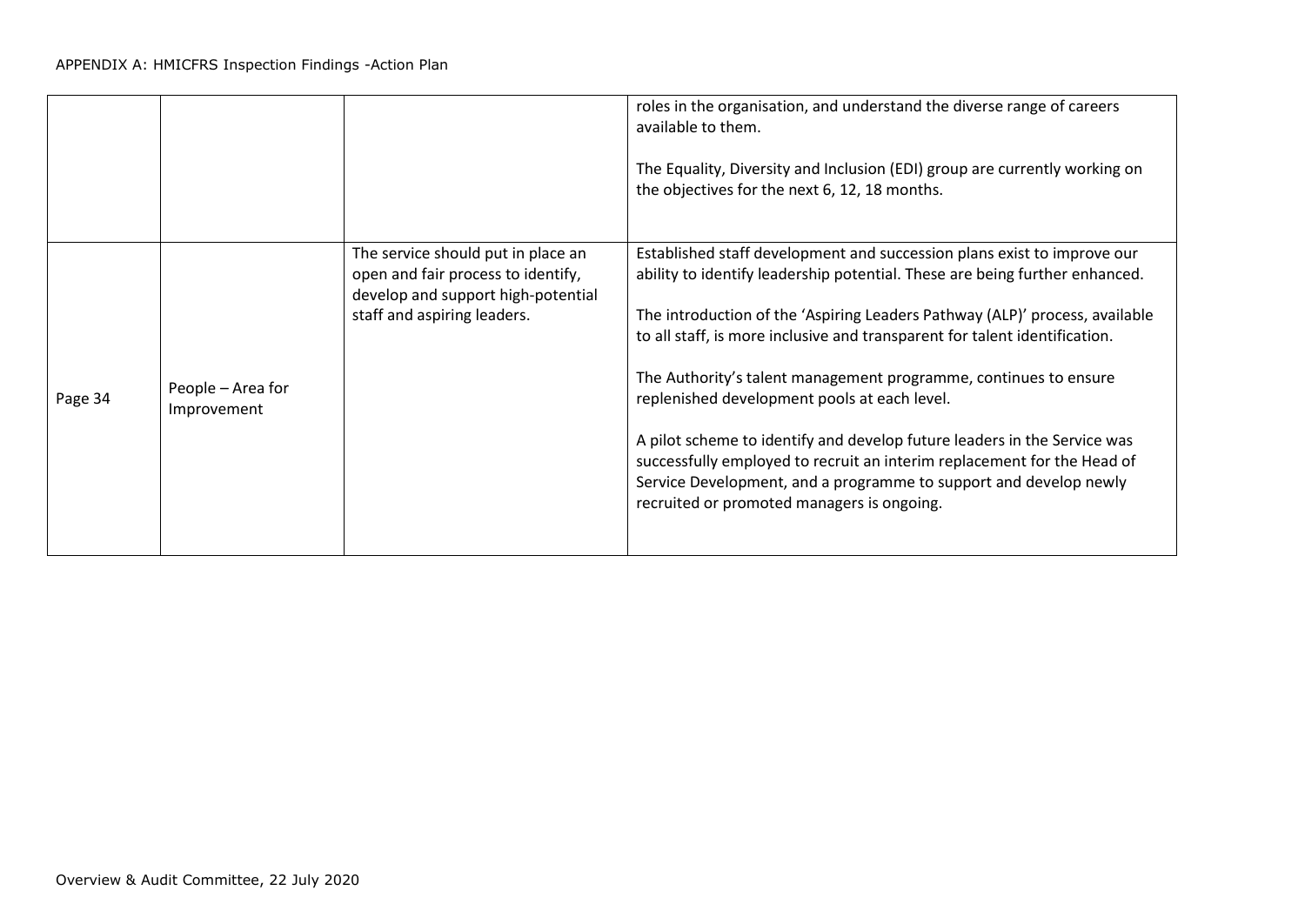# Appendix B



Promoting improvements in policing and fire & rescue services to make everyone safer

6<sup>th</sup> Floor, Globe House, 89 Eccleston Square, London SW1V 1PN Direct Line: 020 3513 0524 Fax: 020 3513 0650 Email: [zoe.billingham@hmicfrs.gov.uk](mailto:zoe.billingham@hmicfrs.gov.uk)

**Zoë Billingham BA Hons (Oxon)** Her Majesty's Inspector of Constabulary Her Majesty's Inspector of Fire and Rescue Services

### By email

Chief Fire Officers Chairs of Fire and Rescue Authorities Police, Fire and Crime Commissioners Police and Crime Commissioners Lead Fire and Rescue Authority Members Locally Elected Mayors Other FRS interested parties 07 July 2020

Dear colleague,

# **FIRE AND RESCUE SERVICE INSPECTIONS UPDATE**

I hope everyone is keeping well during these difficult times. I write to keep you updated with our plans.

#### *Recommencing our activity*

2. On 13 March 2020, Sir Thomas Winsor wrote to inform the police and fire sectors that we were suspending our inspection activity as a result of the Covid-19 pandemic. He promised to let you know in good time before inspections recommenced. This letter serves to keep that promise and sets out our plans for the rest of the financial year. A separate letter is being sent to police forces.

#### *FRS response to Covid-19*

3. At the outset I would like to express my gratitude to your staff who are maintaining fire and rescue services during the Covid-19 outbreak. The current national emergency has necessitated a major shift in fire and rescue practice – ranging from delivering medicine and supplies, driving ambulances, providing stafff to work in ambulance control rooms and transporting patients and the deceased. Many of you have told me about how you've changed not only what you do but also how you do it. This includes transforming IT provision, strong multi-agency relationships with partners and other new ways of working. I hope you can preserve the best of what you have created.

4. I know of the very real health threats faced by your staff, through their daily interaction with the public, which at times cannot be subject to any social distancing. The added issue of returning home to family and loved ones must only heighten levels of stress unique to this situation. I am humbled by the contributions you and your colleagues have made to the national response to the pandemic.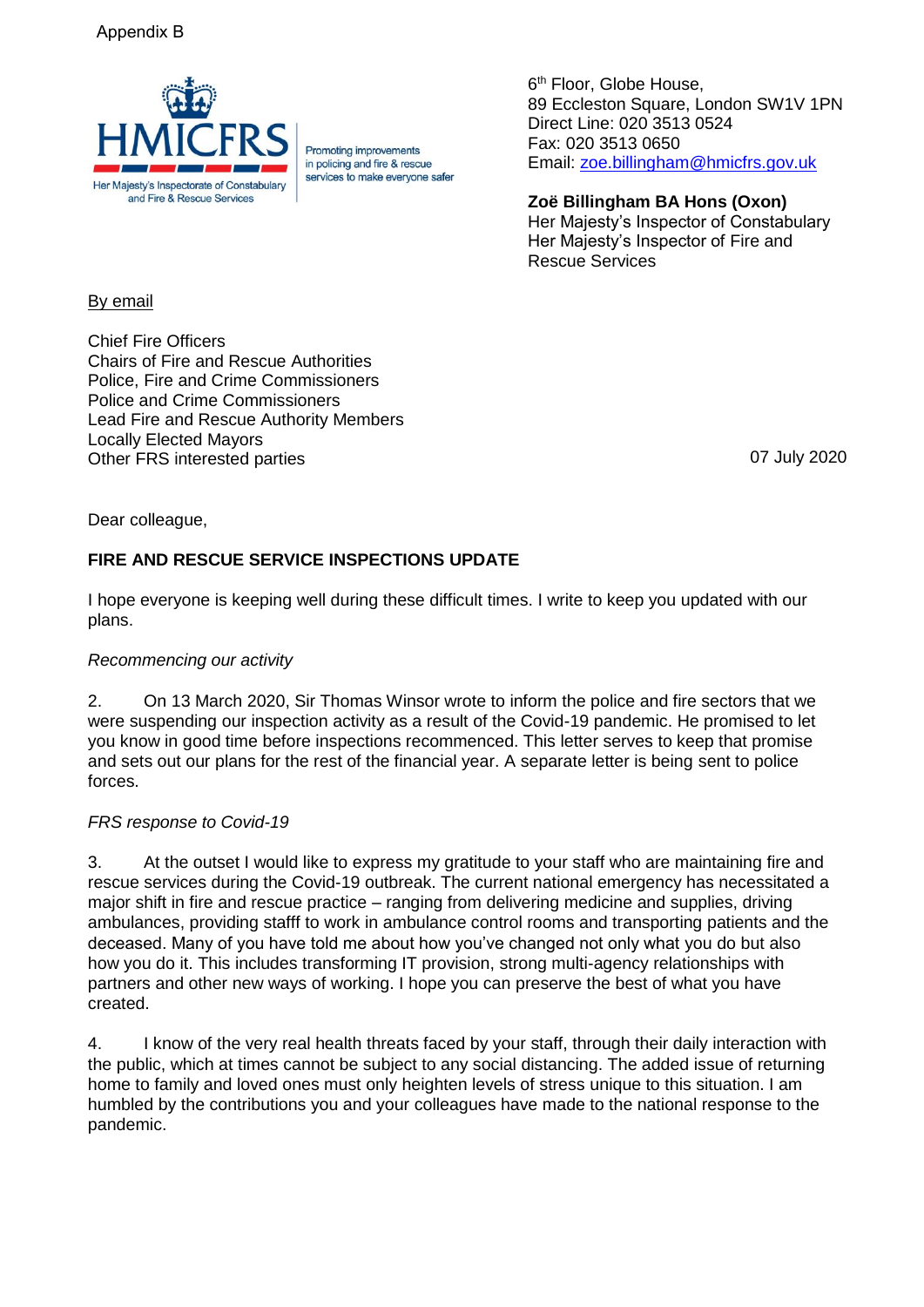# *Supporting the Covid-19 response*

5. I am delighted that we have been able to support the request from services, the National Fire Chiefs Council, the Home Office and others for resources, skills and expertise to support their work in response to Covid-19. A number of our inspection team have been deployed to support these organisations and I am immensely proud of what they have achieved. Some have already returned to us and we look forward to welcoming back the remainder as soon as they can be returned. We have begun getting in touch with these organisations to start planning towards their eventual return in the coming weeks.

# *Round two FRS inspections*

6. We have had initial discussions with our External Reference Group about next steps. Our current working assumption is that round two will recommence in early 2021. We will provide you further information about this shortly.

# *Potential Covid-19 inspection*

7. In the meantime, we have discussed internally and with our External Reference and Technical Advisory groups whether - and how - we could support the sector by carrying out an inspection on the response to Covid-19. Feedback has been positive and so we will approach the Home Secretary for permission to undertake such an inspection under section 28A(3) of the Fire and Rescue Services Act 2004. If the Home Secretary commissions us to do this work, we expect to inspect every service and determine:

- (a) how the fire sector is responding to the Covid-19 outbreak;
- (b) what is working well and what is being learned;
- (c) how the sector is dealing with the problems it faces; and
- (d) what changes are likely or appropriate for the fire and rescue sector as a result of the Covid-19 pandemic.

8. While this is all dependent on agreement from the Home Secretary, if she is supportive, we will undertake this inspection virtually, with pilots beginning in August and service inspections shortly thereafter. Reports – with narrative rather than graded judgments – should be published by the end of the calendar year. We will engage with services individually to arrange convenient times to gather evidence and Sir Thomas Winsor will write to you providing the commission once it has been agreed by the Home Secretary.

9. I recognise you may have questions about this and will want further information. Should we receive a commission from the Home Secretary, I will hold a virtual chiefs and chairs event to give you more information and answer your questions. We will also host a similar event with service liaison officers. We will be in touch to organise the event should we receive the green light. While we will try to give you as much notice as possible, depending on timings this may not be possible. If you are not available, by all means delegate the invitation to a colleague so that your service is represented.

#### *Round 1 causes of concern*

10. In addition to Covid-19 inspections, we want to follow-up with each of the fourteen services who were given a cause – or causes – of concern in round 1 to consider what progress is being made. Round 2 will be delayed by approximately twelve months following the suspension for Covid-19 and so we don't want to wait over three years in some services to follow up on this work.